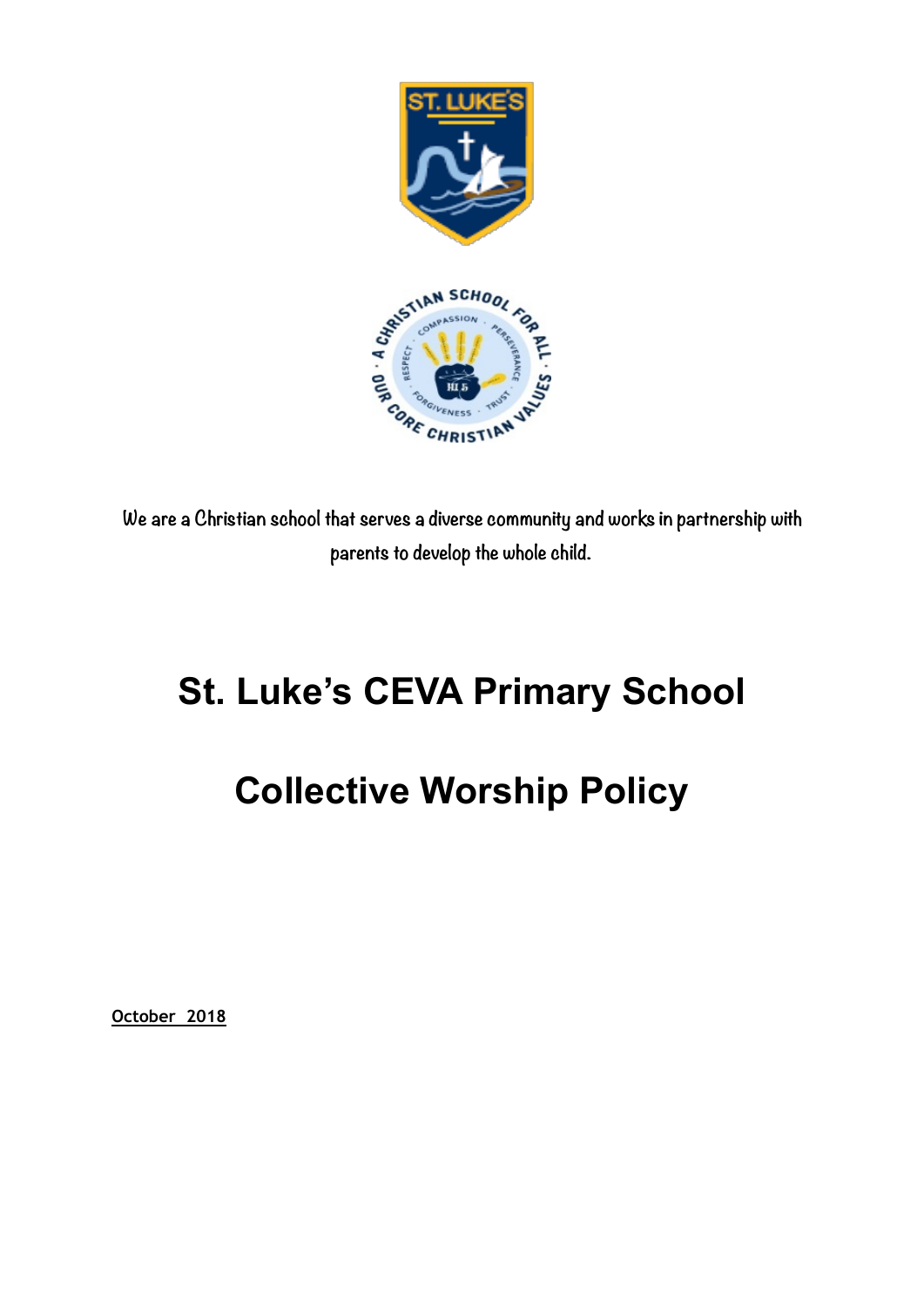**At St. Luke's CEVA Primary School** we aim to create a positive, safe and secure learning environment based upon **mutual respect** and **high expectations**, so that all members of the school community can excel and enjoy a full school life. This reflects our belief that every child is unique to God and entitled to be given every opportunity to be the best that they can be in all respects.

# **Our aim:**

## **To create positive relationships through mutual respect and care:**

By following the example of Jesus we aim to build on our Core Christian Values (CCV) of Compassion, Forgiveness, Respect, Perseverance and Trust

## **We use our values to:**

**Ensure we understand that we all have rights and responsibilities,** believing that everyone in the school is important and has the right to be valued. We expect each individual to respect others, their families, their cultures and beliefs - ensuring fairness/ equity of treatment for all:

**Encourage self-discipline** and a reflective mind-set, where pupils are able to recognise and manage their own behaviour and treat each other and staff with courtesy.

**Lead by example:** Adults are key role-models and should at all times set a good example – being assertive, consistent, fair, approachable and willing to listen.

**Work in partnership** to form positive relationships with parents and carers and to develop a shared responsibility in the implementation of the school's policies.

**Demonstrate consistency** of response to both positive and negative behaviour;

**Challenge:** Ensuring that all lessons fully engage and meet the needs and interests of all students.

**Enable pupils to be proud of St. Luke's** - to encourage all students to take pride in their academic work and enrichment activities whilst representing the school in competition and in everyday appearance.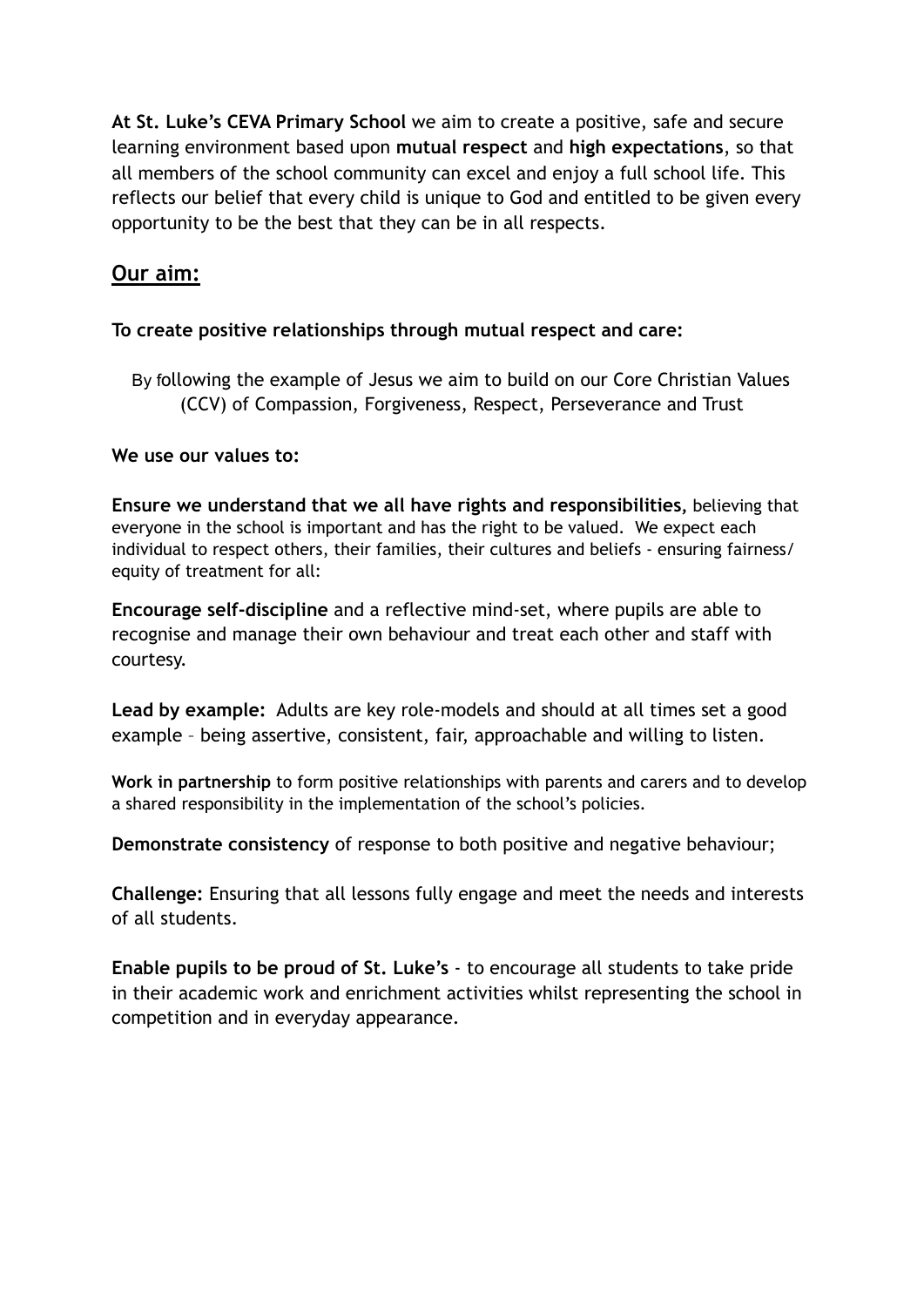# **Collective Worship Policy for St. Luke's CEVA Primary School**

## **Collective Worship - legal requirements**

**The School Standards and Framework Act 1998 (Section 70 and Schedule 20) requires that:** 

- All registered pupils (apart from those whose parents exercise the right to withdrawal) must on *"each school day, take part in an act of collective worship".*
- The daily act of collective worship should be conducted in accordance with the provisions of the Trust Deeds of the school and the ethos statement in the Instrument of Government, and should be consistent with the beliefs and practices of the Church of England.
- The governing body should ensure that all pupils each day engage meaningfully in a real act of Christian worship which is in accordance with the faith and practice of the Church*.*
- All acts of collective worship in Church schools must be Christian in character.

#### **Collective Worship - aims**

St. Luke's is a Church of England Voluntary Aided School and as such aims to serve its community by providing an education of the highest quality within the context of Christian belief and practice. It encourages an understanding of the significance of faith and promotes Christian values through the experience it offers to all its pupils. During collective worship the school aims to:

- Offer an opportunity without compulsion, to all pupils and adults to grow spiritually through experiences of prayer, stillness, worship and reflection
- Enable all pupils and adults to appreciate Christian worship in different ways, for example using music, silence, story, prayer, reflection and varied liturgical and other traditions of Anglican worship and festivals
- Help pupils and adults to appreciate the relevance of faith in today's world, to encounter the teachings of Jesus and the Bible and to develop their understanding of the Christian belief in the Trinitarian nature of God and its language
- Enable pupils as well as adults to engage in the planning, leading and evaluation of collective worship in ways that lead to improving practice

| Monday    | 9.40am | Whole School - introducing the topic for the week      |
|-----------|--------|--------------------------------------------------------|
| Tuesday   | 9.40am | Whole School - building on the topic (assembly team)   |
| Wednesday | 9.40am | Split KS 1/2 - ensuring age appropriate understanding  |
| Thursday  | 9.40am | Whole School - led by Church clergy, building on topic |
| Friday    | 9.00am | Whole School - reflection and celebration assembly     |

#### **Collective Worship - organisation** (awakening/engaging/responding)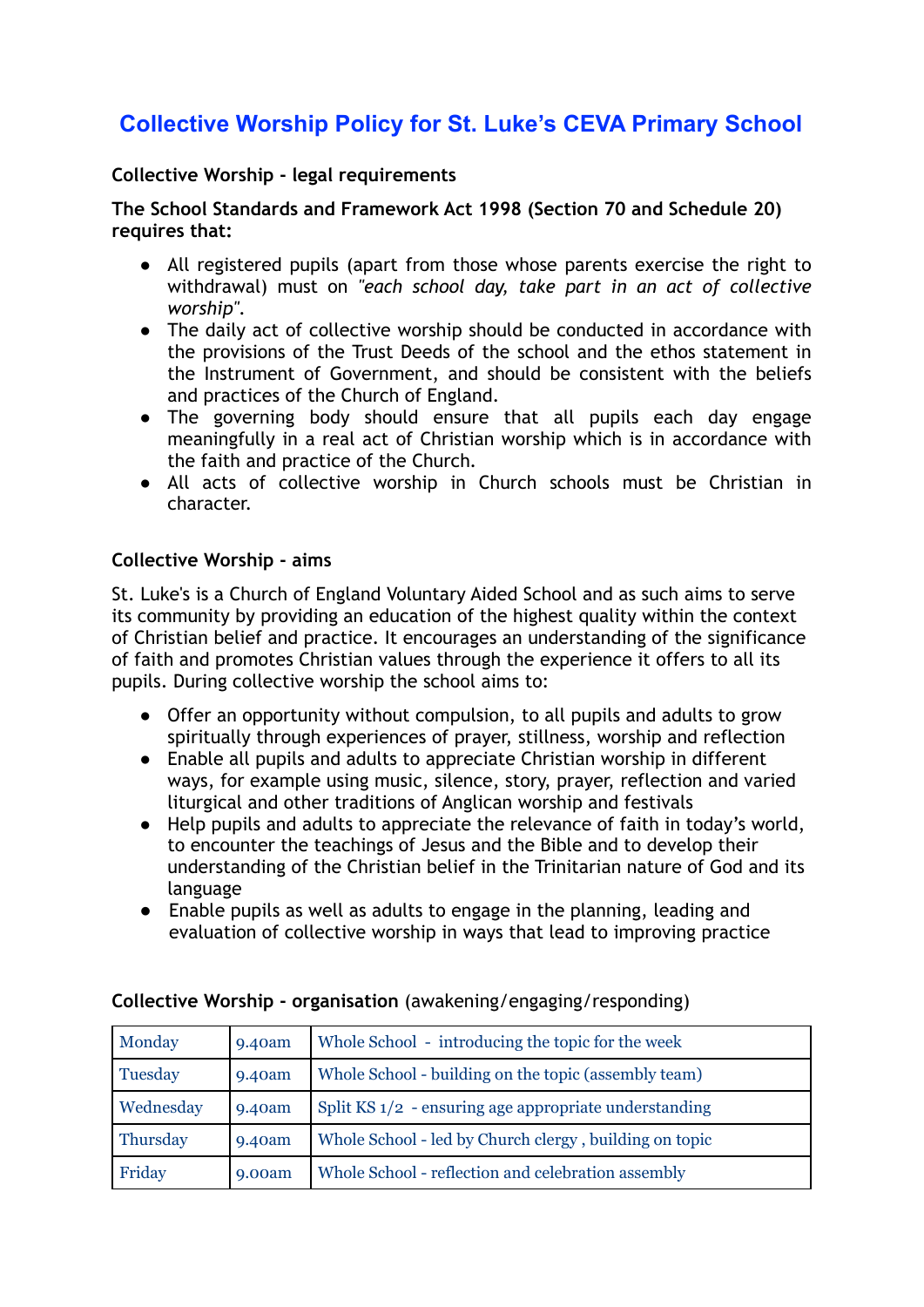As shown above the school holds a daily act of collective worship which is led by a member of staff, clergy or visitors and supported by pupils. This act of worship follows a set pattern of practice and the school endeavours to ensure that it reinforces the schools vision and core Christian values; that it encourages reflective and analytical thinking; that it is appropriate to all; that it contributes to the corporate life of the school; that it encourages engagement and application and that it enables beliefs to be confirmed or challenged. The school uses a selection of materials to enable us to focus on the person and teaching of Jesus as found in the Bible and our core Christian values; including: Imaginor (KS2 Roots and Fruits/KS1 Oscar out of the Box). The beginning of each act of collective worship is marked by the positioning of the Bible, the cross and the lighting of the candle to indicate the Trinitarian nature of God. Each act of collective worship is opened and closed with Christian prayer or a time of reflection and may involve the singing of Christian worship songs and hymns.

The normal pattern of collective worship may be adjusted to facilitate visiting speakers, the celebration of special days, Christian festivals and class assemblies. These adjustments will be recorded in the medium term planning.

#### **Collective Worship - visitors**

Visiting speakers are usually drawn from known sources, for example the Diocese of Chelmsford; local Church of England clergy and leaders from other local churches; visitors recommended by Newham Sacre, for example 'Faith in Schools'; or representatives from established Christian charities such as Stand by Me. All of these visitors are carefully chosen and briefed before the act of worship takes place: they are made aware of the educational context of collective worship; the age and aptitude of the children; the duration of the collective worship and the ethos and values of the school.

#### **Collective Worship - inclusivity**

St Luke's is aware that acts of collective worship should be age appropriate and seeks to provide access points for children of all key stages when the whole school meets together. Children also meet for key stage acts of collective worship at least once a week and may have class assemblies if themes are age group specific.

St.Luke's recognises that its pupils come from a variety of different family backgrounds, including those from Christian families, families with different faiths and families with no faith. As a school we feel it is important that acts of collective worship should include content that all pupils can access and feel inspired or challenged by, content that promotes both faith and the pupils spiritual, moral, social and cultural development. St Luke's aims to ensure that prayer is invitational rather than compulsory and that an alternative reflection time is sensitively offered so that all can be involved.

St. Luke's aims to facilitate the involvement of our pupils with Special Educational Needs and Disabilities (SEND) and ensuring appropriate staffing for collective worship times, including where necessary the use of aids such as fiddle toys, sensory cushions and headphones. St Lukes' recognises that their needs to be level of flexibility built in to cater for individual needs and aptitudes.